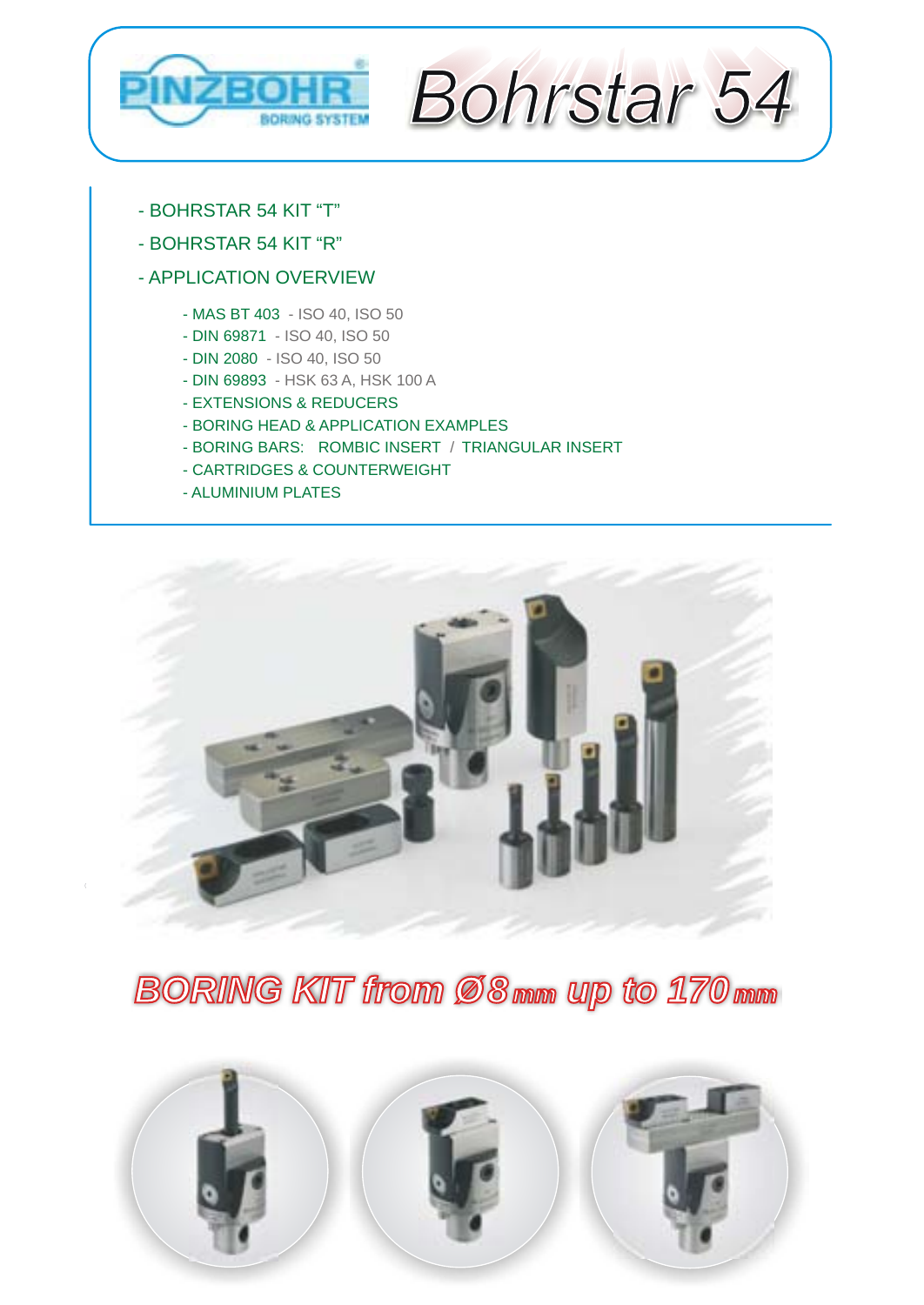## <span id="page-1-0"></span>BOHRSTAR 54 KIT "T"



#### ORDERING NUMBER : **BS 54 KIT - T**



|                         | <b>DESCRIPTION</b>  | <b>PRODUCT</b><br>NUMBER | QTY.           |
|-------------------------|---------------------|--------------------------|----------------|
| $\blacksquare$          | Bohrstar head       | <b>BS 54 16</b>          | 1              |
|                         | Boring bar 6mm.     | BS 06 16 T01             | 1              |
|                         | Boring bar 8mm.     | BS 08 16 T01             | 1              |
| $\overline{\mathbf{2}}$ | Boring bar 10mm.    | <b>BS 10 16 T02</b>      | $\overline{1}$ |
|                         | Boring bar 12mm.    | BS 12 16 T02             | 1              |
|                         | Boring bar 16mm.    | BS 16 16 T02             | $\overline{1}$ |
| 3 <sup>5</sup>          | Boring bar 34mm.    | BS 34 16 T03             | 1              |
| $\overline{\mathbf{4}}$ | Cartridge           | <b>BS 2CT T03</b>        | $\overline{1}$ |
| $5\phantom{.0}$         | Counterweight       | BS 2CW                   | 1              |
| 6                       | Small plate         | BS SP 83 130             | $\overline{1}$ |
| $\overline{7}$          | Large plate         | BS SP 123 170            | 1              |
| 8                       | Location sleeve     | <b>BS 16 M10</b>         | 1              |
| 9                       | Adjusting key       | AK 03                    | 1              |
|                         | Hexagonal key 8     | <b>HK 08</b>             | 1              |
| 10                      | Hexagonal key 6     | <b>HK 06</b>             | 1              |
|                         | Hexagonal key 5     | <b>HK 05</b>             | $\mathbf{1}$   |
|                         | Hexagonal key 4     | <b>HK 04</b>             | 1              |
|                         | Torx key 8          | <b>TK 08</b>             | 1              |
| 11                      | Torx key 7          | <b>TK 07</b>             | 1              |
|                         | Torx key 6          | <b>TK 06</b>             | $\mathbf{1}$   |
| 12                      | Plate fixing screws | D27 21                   | 4              |
| 13                      | Cartridge screw     | CS 10 25                 | 1              |
| 14                      | Counterweight screw | CS 08 25                 | 1              |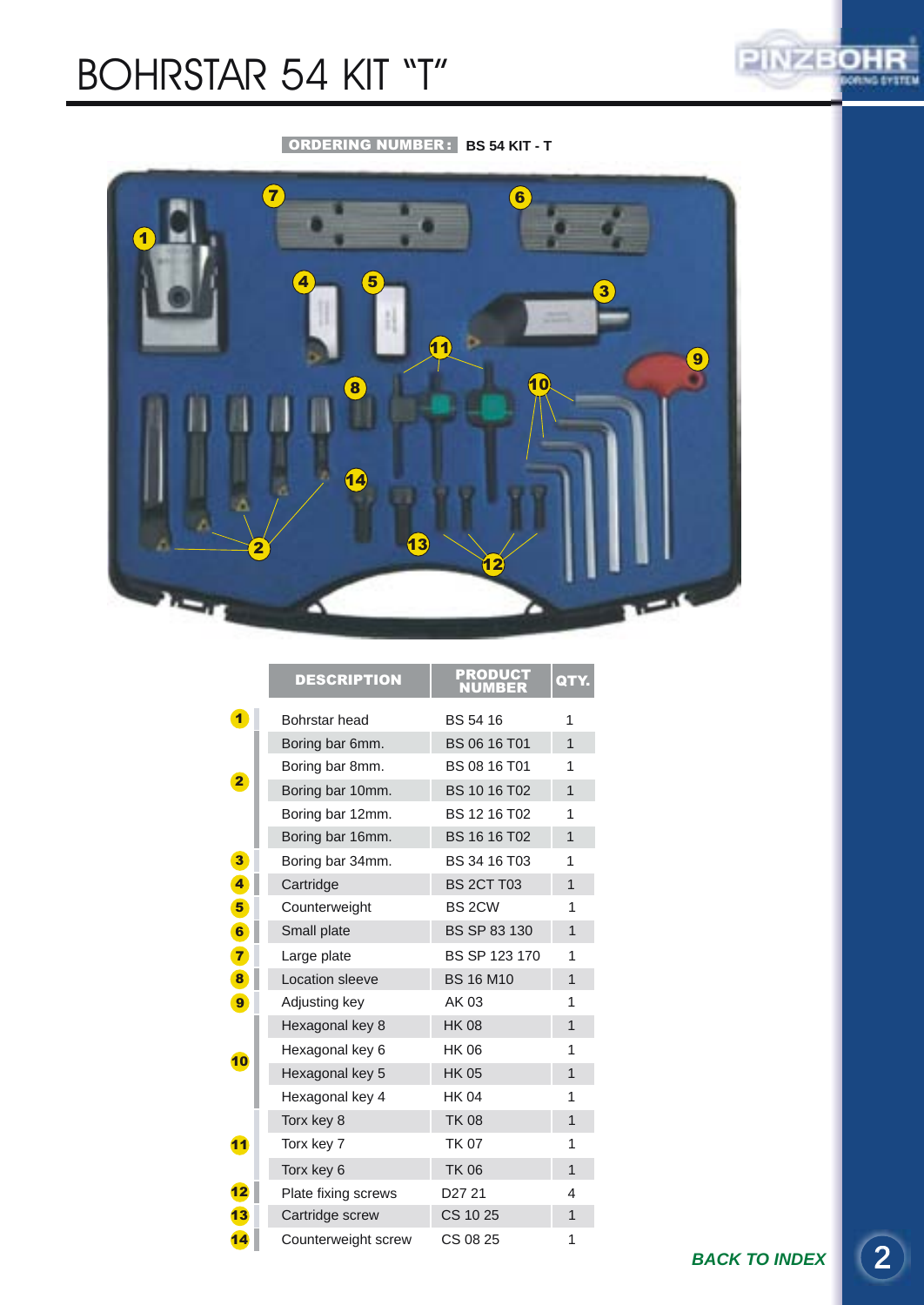# <span id="page-2-0"></span>BOHRSTAR 54 KIT "R"



#### ORDERING NUMBER : **BS 54 KIT - R**



|                         | <b>DESCRIPTION</b>  | <b>PRODUCT<br/>NUMBER</b> | QTY.           |
|-------------------------|---------------------|---------------------------|----------------|
| $\blacktriangleleft$    | Bohrstar head       | BS 54 16                  | 1              |
|                         | Boring bar 6mm.     | BS 06 16 R01              | 1              |
|                         | Boring bar 8mm.     | BS 08 16 R03              | 1              |
| $\overline{\mathbf{2}}$ | Boring bar 10mm.    | BS 10 16 R03              | $\overline{1}$ |
|                         | Boring bar 12mm.    | <b>BS 12 16 R03</b>       | 1              |
|                         | Boring bar 16mm.    | BS 16 16 R04              | 1              |
| $\mathbf{3}$            | Boring bar 34mm.    | BS 34 16 R04              | 1              |
| $\overline{\mathbf{4}}$ | Cartridge           | <b>BS 2CT R04</b>         | $\overline{1}$ |
| $5\phantom{.0}$         | Counterweight       | BS 2CW                    | 1              |
| 6                       | Small plate         | BS SP 83 130              | 1              |
| $\overline{7}$          | Large plate         | BS SP 123 170             | 1              |
| 8                       | Location sleeve     | <b>BS 16 M10</b>          | 1              |
| 9                       | Adjusting key       | AK 03                     | 1              |
|                         | Hexagonal key 8     | <b>HK 08</b>              | 1              |
| 10                      | Hexagonal key 6     | <b>HK 06</b>              | 1              |
|                         | Hexagonal key 5     | <b>HK 05</b>              | $\overline{1}$ |
|                         | Hexagonal key 4     | <b>HK 04</b>              | 1              |
|                         | Torx key 15         | <b>TK 15</b>              | $\overline{1}$ |
| 11                      | Torx key 8          | <b>TK08</b>               | 1              |
|                         | Torx key 6          | <b>TK 06</b>              | 1              |
| 12                      | Plate fixing screws | D <sub>27</sub> 21        | 4              |
| 13                      | Cartridge screw     | CS 10 25                  | 1              |
| 14                      | Counterweight screw | CS 08 25                  | 1              |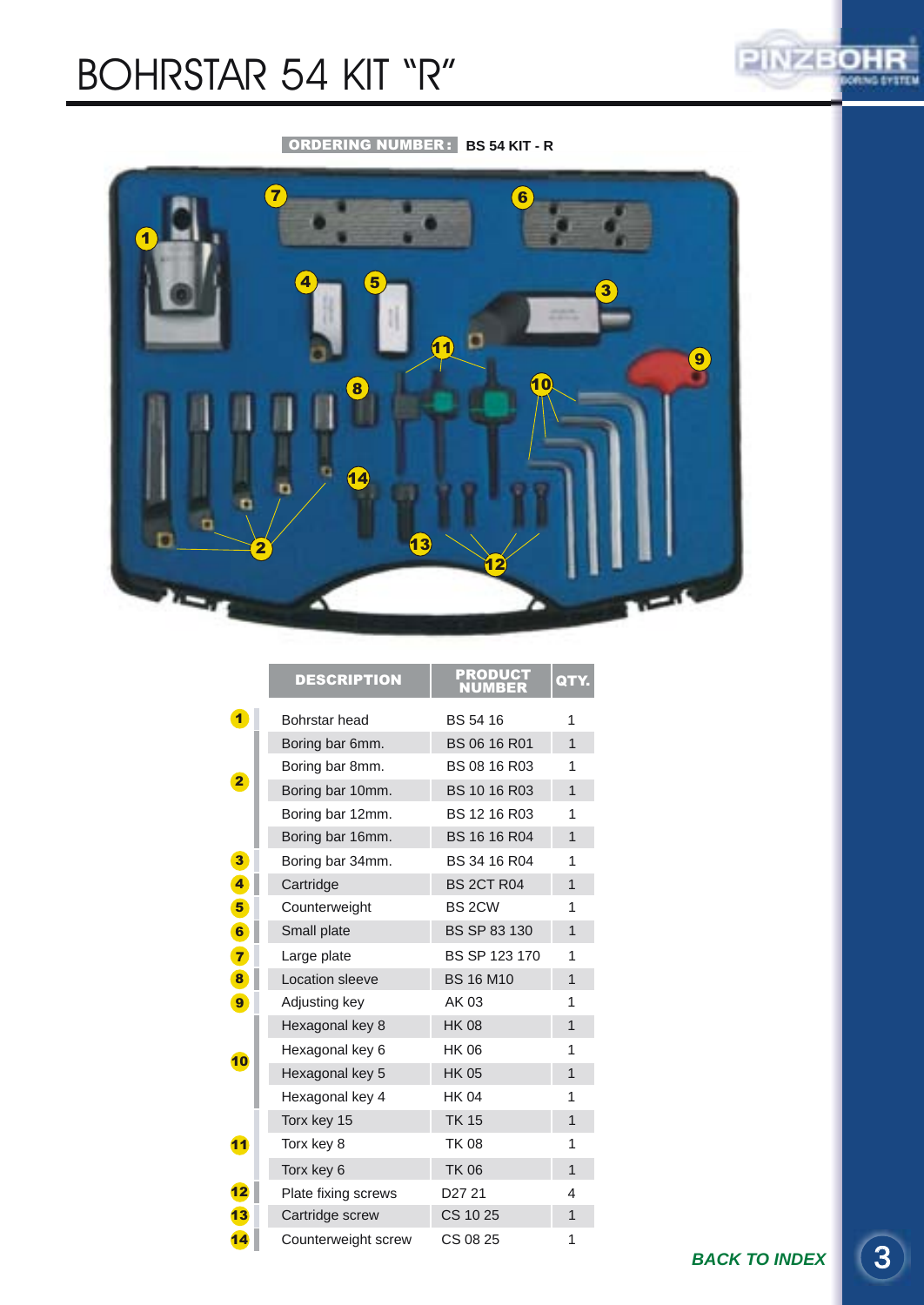# <span id="page-3-0"></span>APPLICATION OVERVIEW



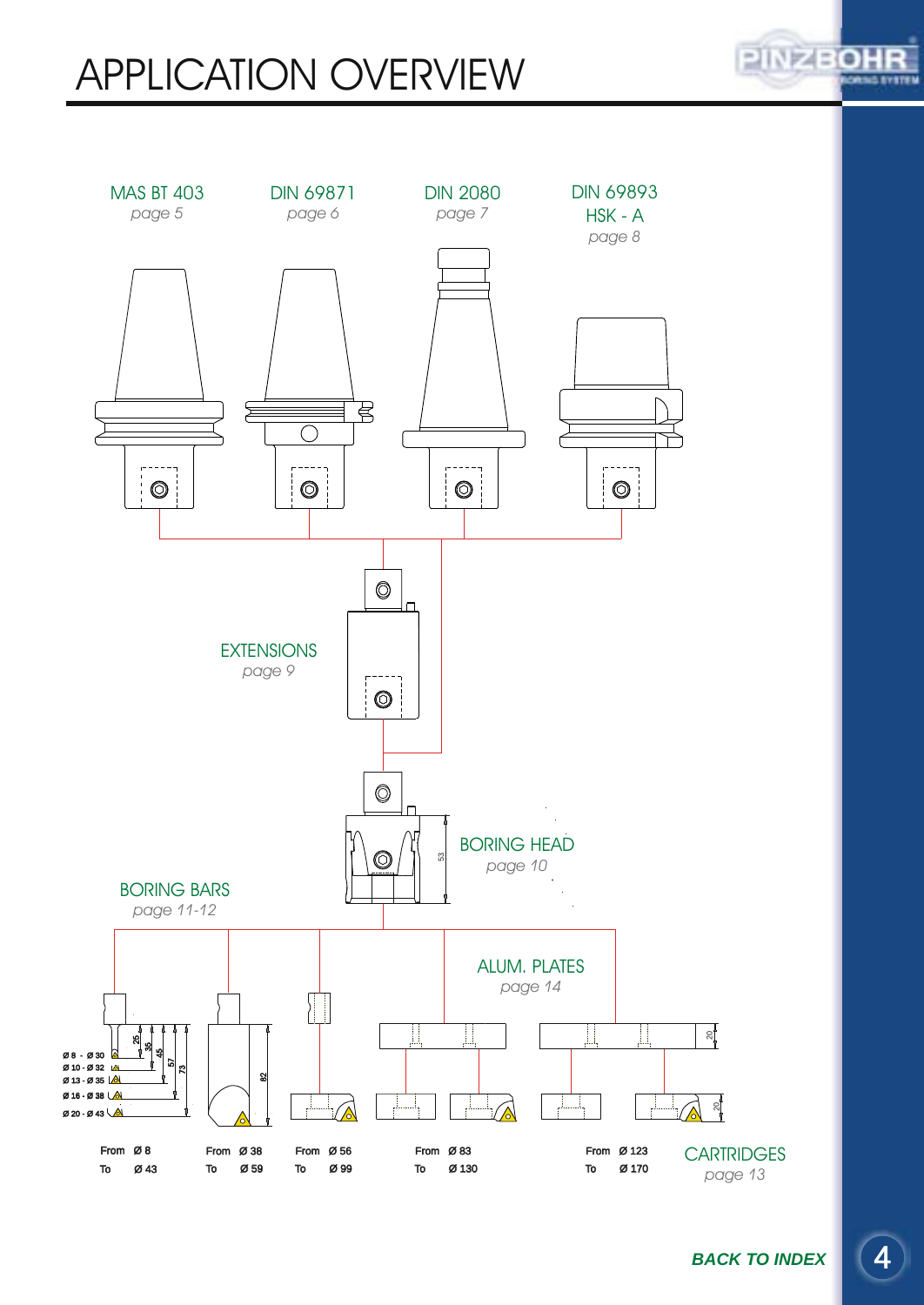

<span id="page-4-0"></span>

| Product Nr. $\parallel$ K D L L <sub>1</sub> d |  |  | Coupling<br>Screw | Kg. |
|------------------------------------------------|--|--|-------------------|-----|
| BT 340 54 90 40 54 54 27 28 54-1220 1.350      |  |  |                   |     |
| BT 340 54 160 40 54 124 97 28 54-1220 2,600    |  |  |                   |     |
| BT 340 54 200 40 54 164 137 28 54-1220 3.500   |  |  |                   |     |

### MAS BT 403 *ISO 50*



| Product Nr.   K D L L1 d                     |  |  | Coupling<br>Screw | Kg. |
|----------------------------------------------|--|--|-------------------|-----|
| BT 350 54 90 50 54 65 27 28 54-1220 4.100    |  |  |                   |     |
| BT 350 54 160 50 54 135 97 28 54-1220 5.400  |  |  |                   |     |
| BT 350 54 200 50 54 175 137 28 54-1220 6,100 |  |  |                   |     |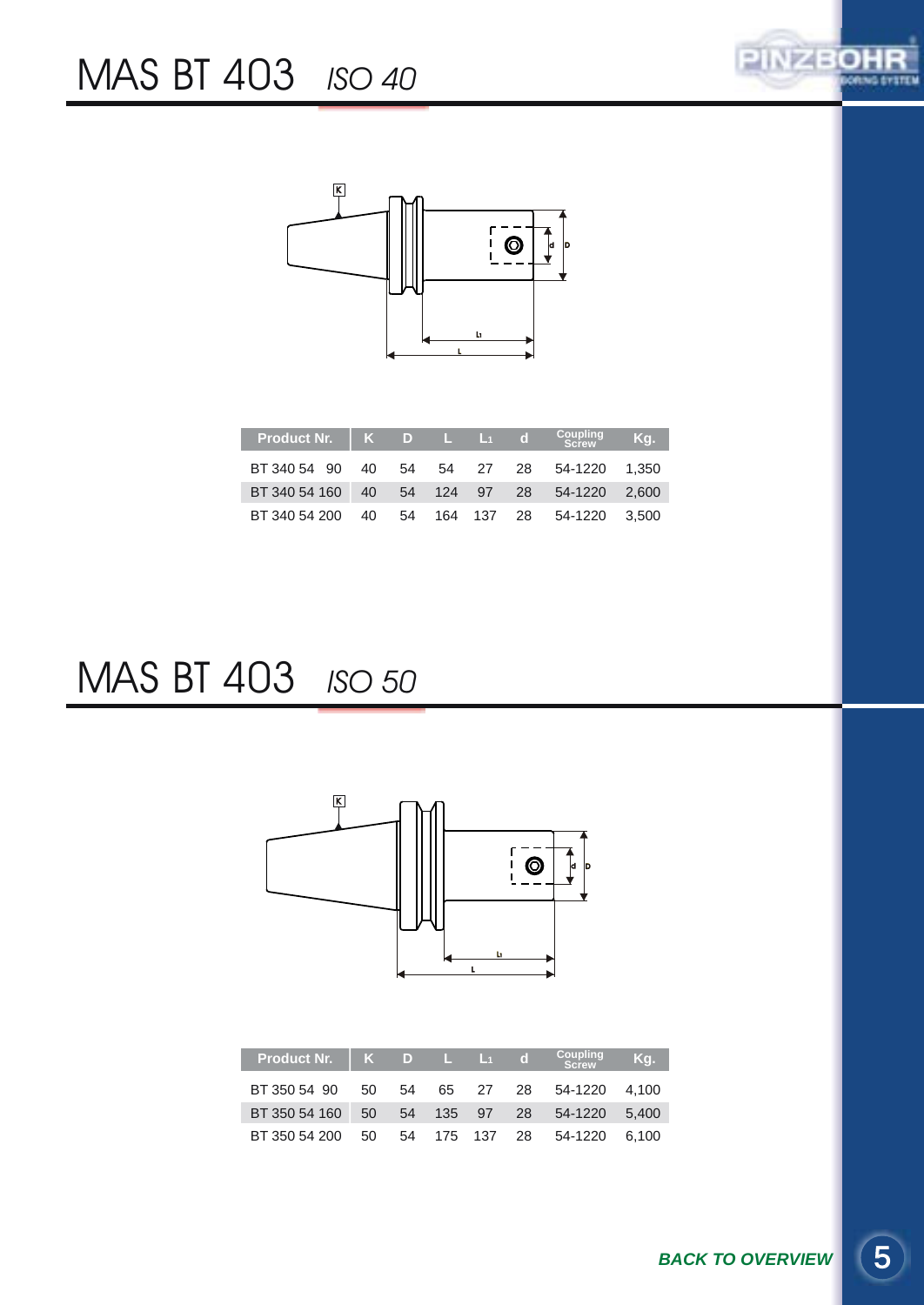

<span id="page-5-0"></span>

| Product Nr.   K D L L1 d                     |  |  | Coupling<br>Screw | Kq. |
|----------------------------------------------|--|--|-------------------|-----|
| AS 340 54 120 40 54 76 57 28 54-1220 1.700   |  |  |                   |     |
| AS 340 54 160 40 54 116 97 28 54-1220 2,200  |  |  |                   |     |
| AS 340 54 200 40 54 156 137 28 54-1220 3,100 |  |  |                   |     |

#### DIN 69871 *ISO 50*



| Product Nr.   K D L L <sub>1</sub> d         |  |  | Coupling<br>Screw | Kg. |
|----------------------------------------------|--|--|-------------------|-----|
| AS 350 54 90 50 54 62 27 28 54-1220 3.550    |  |  |                   |     |
| AS 350 54 160 50 54 132 97 28 54-1220 4,900  |  |  |                   |     |
| AS 350 54 200 50 54 172 137 28 54-1220 5.600 |  |  |                   |     |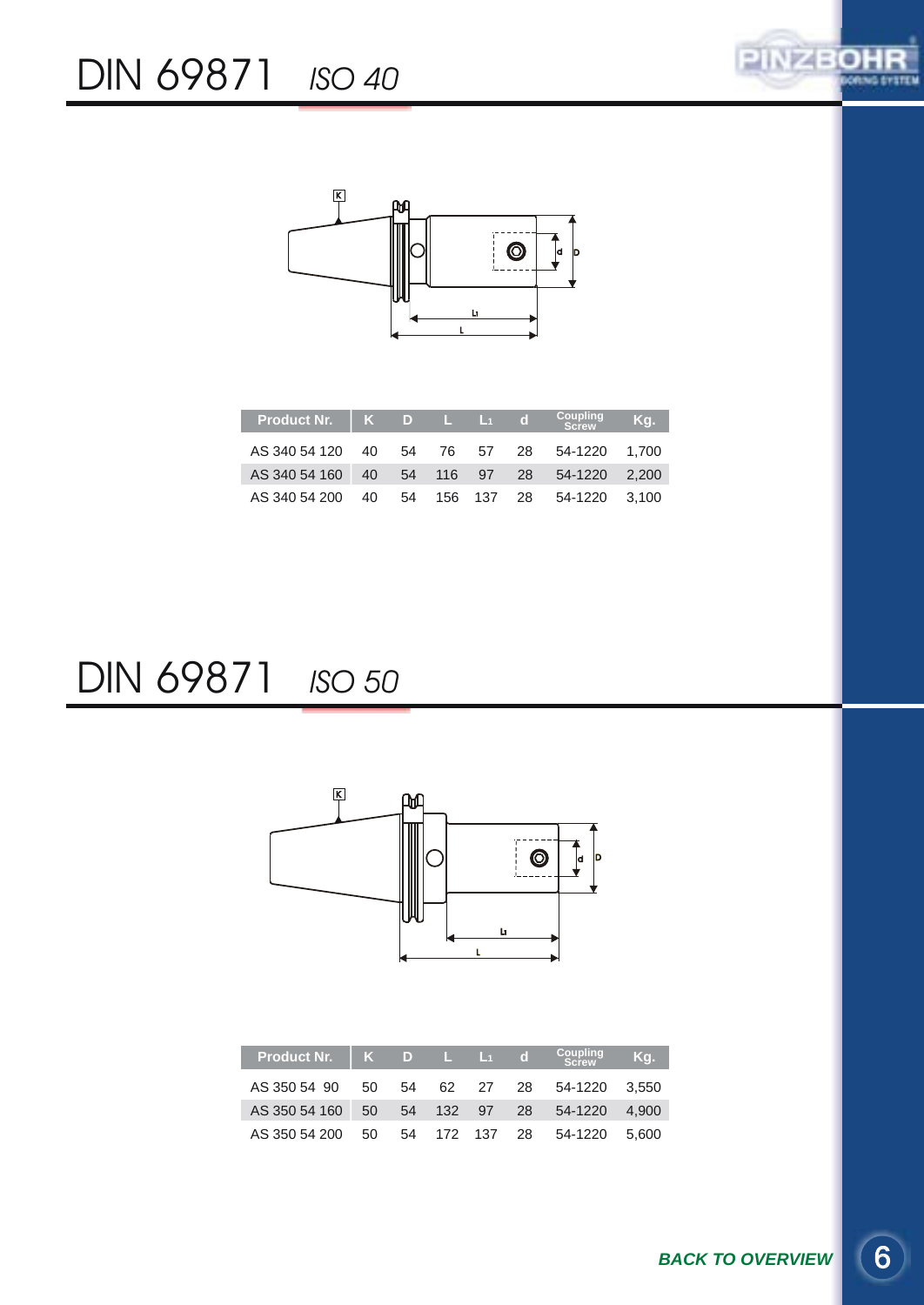

<span id="page-6-0"></span>

| Product Nr.   K D L L <sub>1</sub> d          |  |  | Coupling<br>Screw | Ka. |
|-----------------------------------------------|--|--|-------------------|-----|
| OTT 340 54 90 40 54 39 27 28 54-1220 1.100    |  |  |                   |     |
| OTT 340 54 160 40 54 109 97 28 54-1220 2,400  |  |  |                   |     |
| OTT 340 54 200 40 54 149 137 28 54-1220 3.100 |  |  |                   |     |

#### DIN 2080 *ISO 50*



OTT 350 54 200 50 54 153 137 28 54-1220 5,100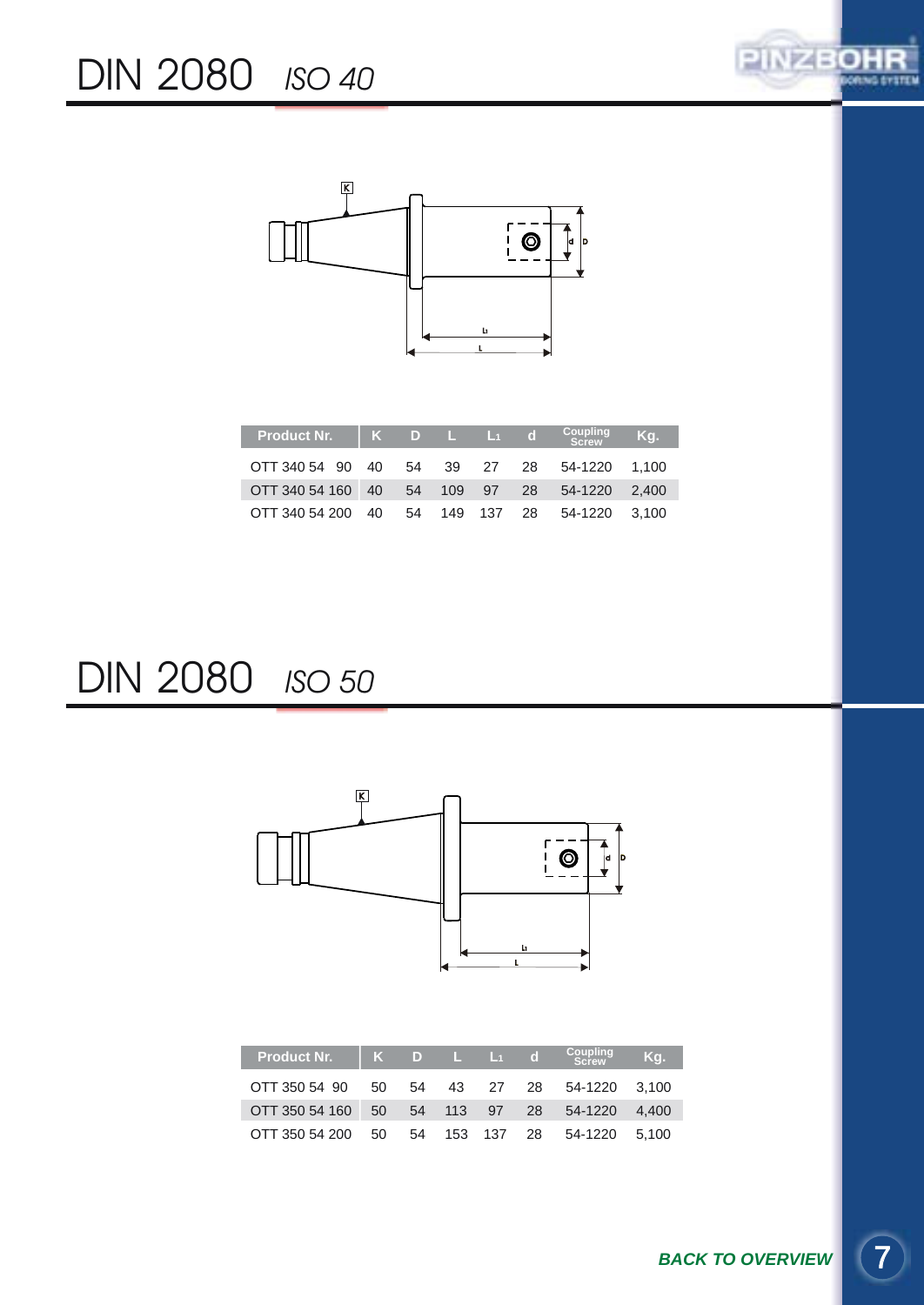

<span id="page-7-0"></span>

### DIN 69893 *HSK 100 A*

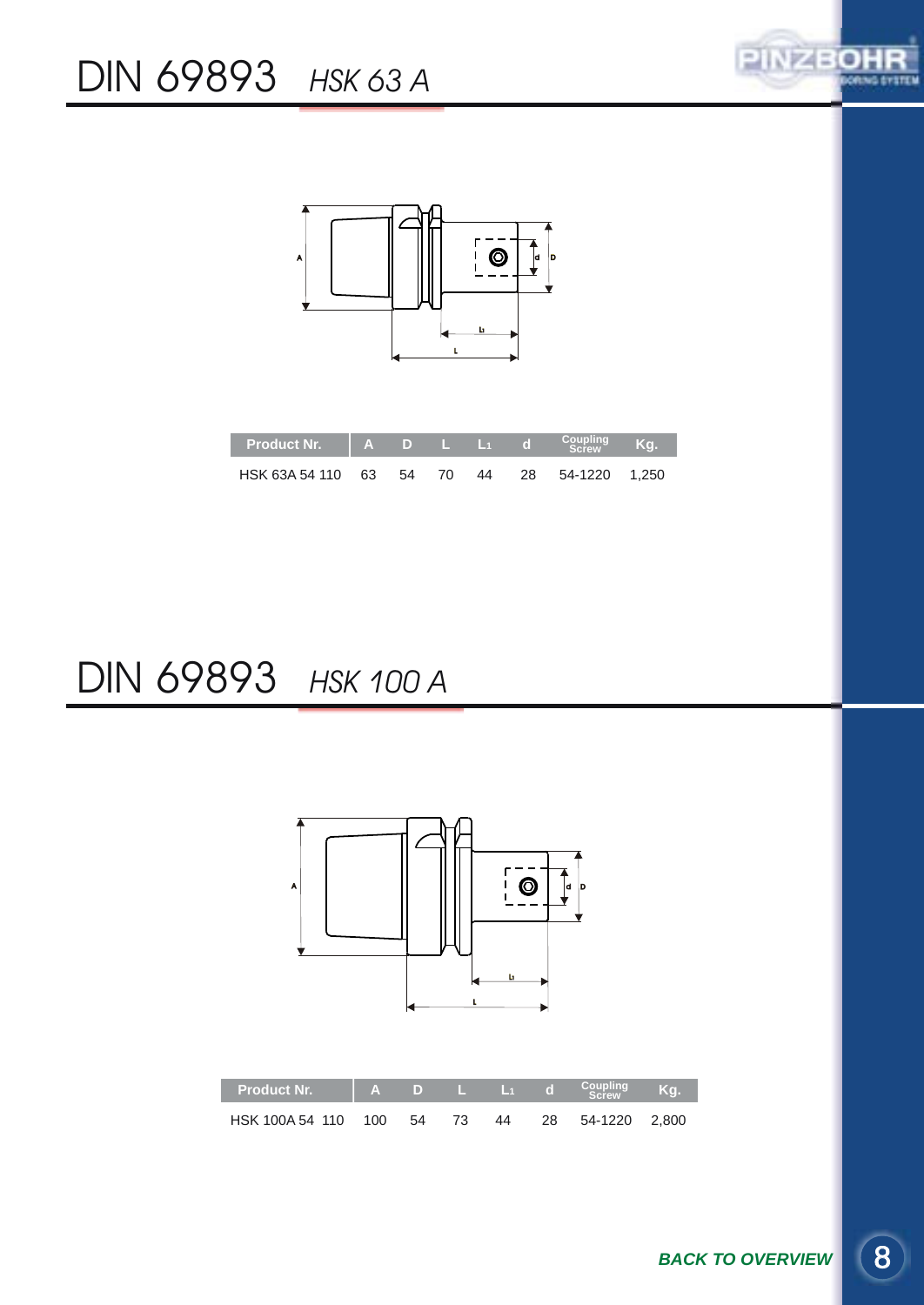

<span id="page-8-0"></span>

| <b>Product Nr.</b> | D  |     | r o   | Coupling      | Ka.   |
|--------------------|----|-----|-------|---------------|-------|
| P 54 50            | 54 | 50. | - 28  | 54-1220 0.900 |       |
| P 54 75            | 54 |     | 75 28 | 54-1220       | 1.350 |

REDUCERS *TO USE ON PINZBOHR ARBORS OF BIGGER DIAMETER*



| <b>Product Nr.</b> | - D |    | / L L1 d1. |     | $d_2$ | Coupling<br>Screw | Κa. |
|--------------------|-----|----|------------|-----|-------|-------------------|-----|
| R 68 54 72         | 54  |    |            | 28  |       | 36 54-1220 1.500  |     |
| R 85 54 90         | 54  | 90 | 78 -       | -28 |       | 50 54-1220 2.450  |     |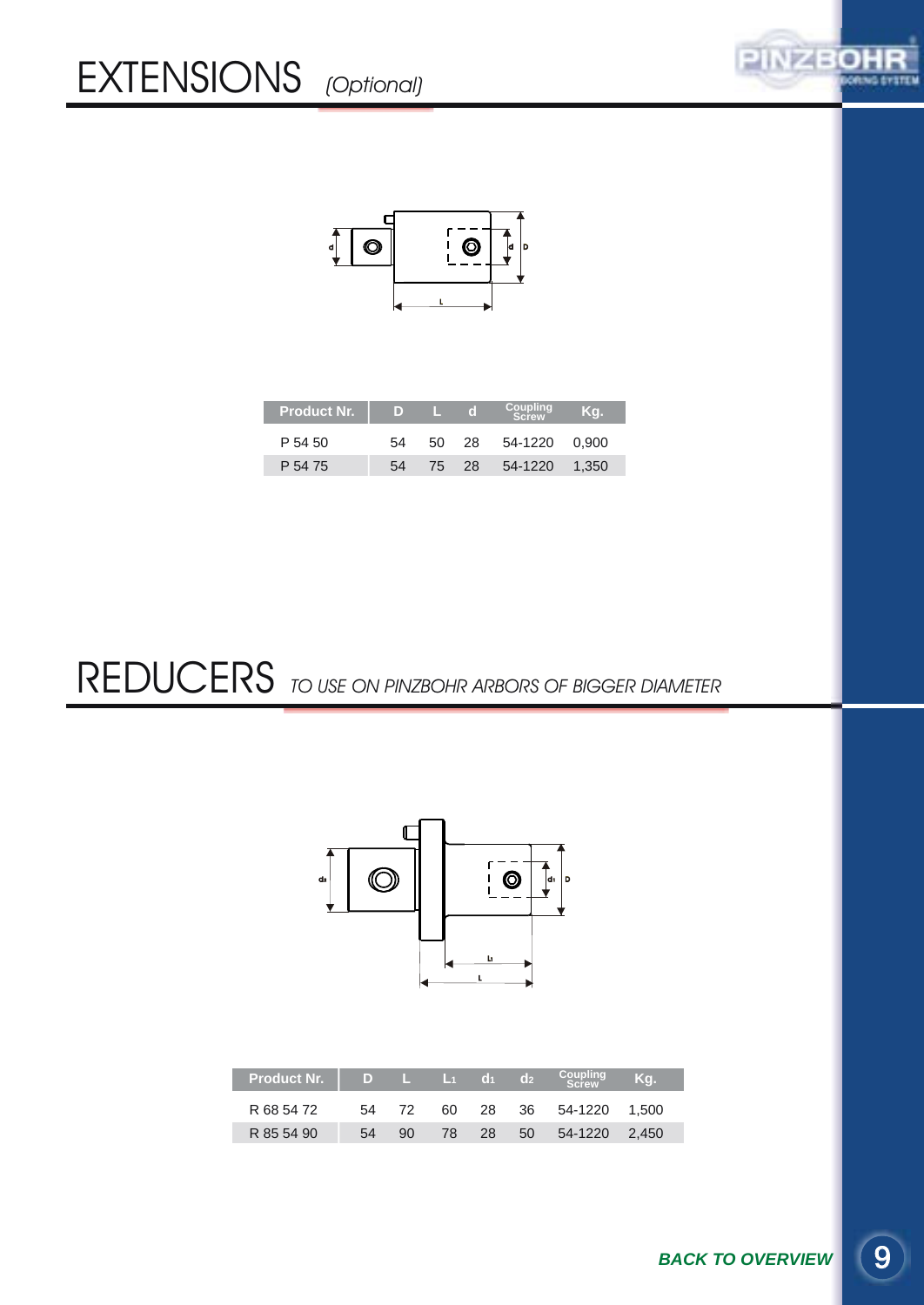

<span id="page-9-0"></span>

| <b>Product Nr.</b> | D). | 61  |      | $\mathbf{d}$ | Ka    |
|--------------------|-----|-----|------|--------------|-------|
| BS 54 016          |     | 28. | - 53 | 16           | 1.100 |

# APPLICATION EXAMPLES





G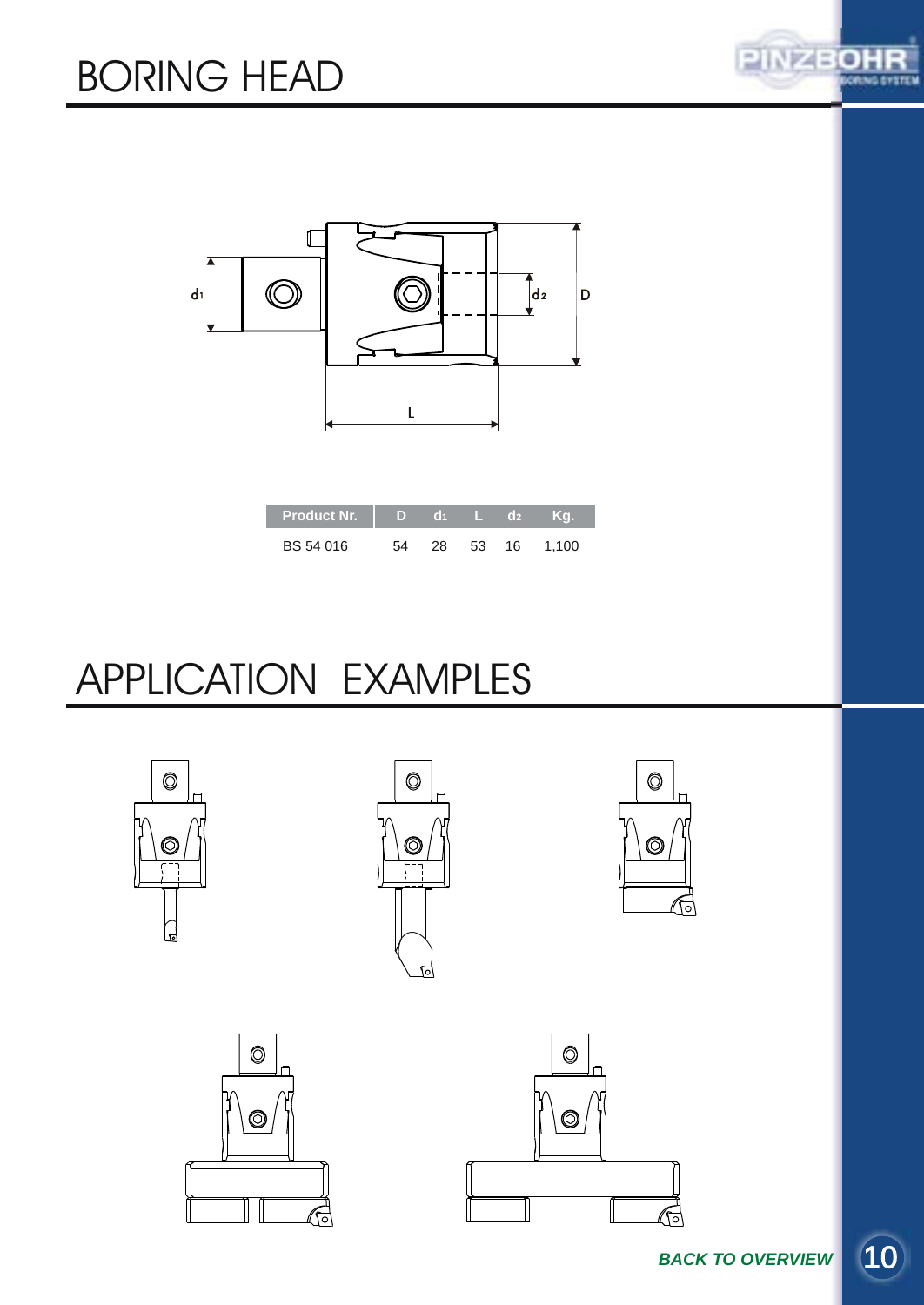#### <span id="page-10-0"></span>BORING BARS *Rombic Insert*



**[BACK TO OVERVIEW](#page-3-0)** 

PINZBOH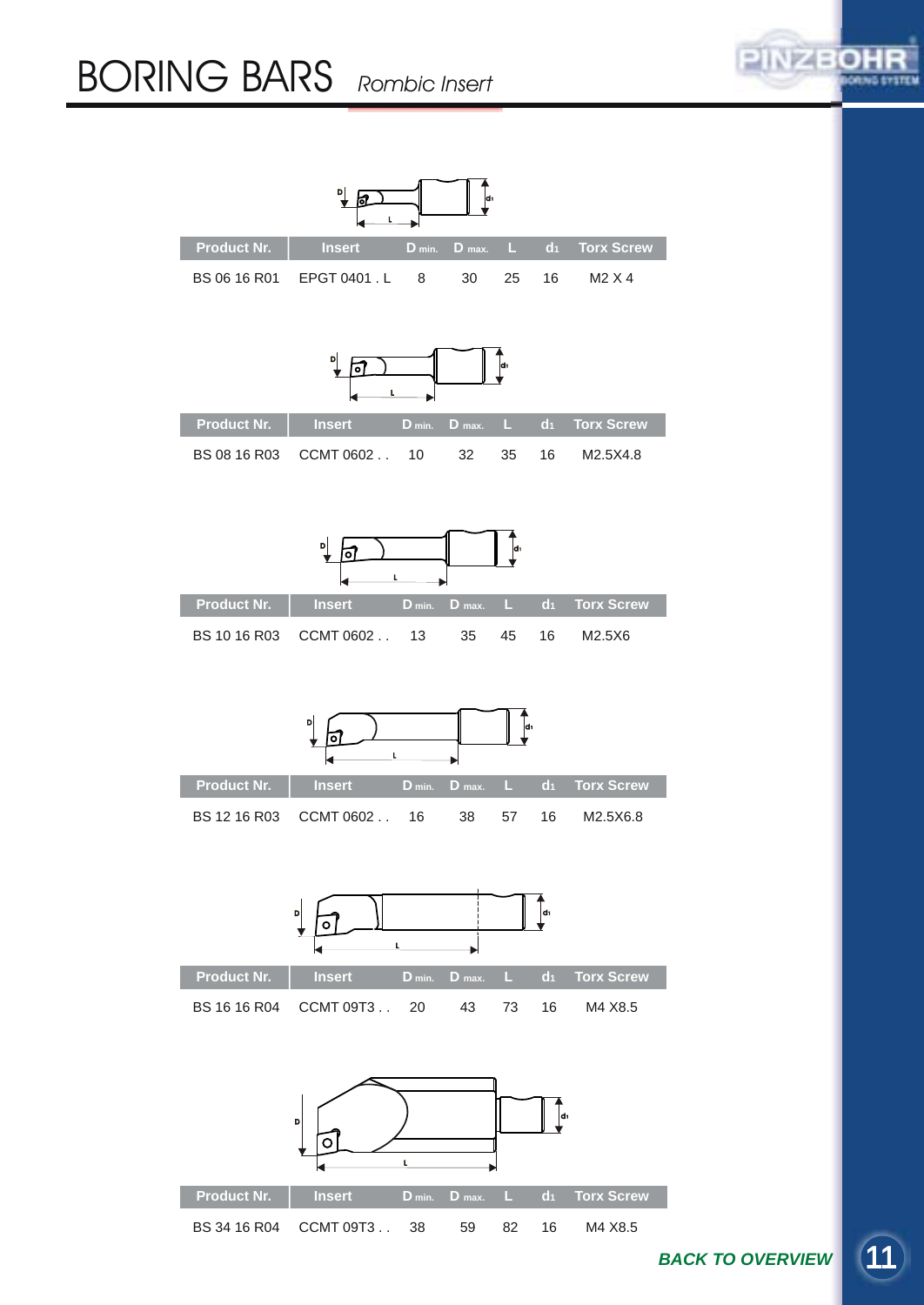### <span id="page-11-0"></span>BORING BARS *Triangular Insert*





**[BACK TO OVERVIEW](#page-3-0)**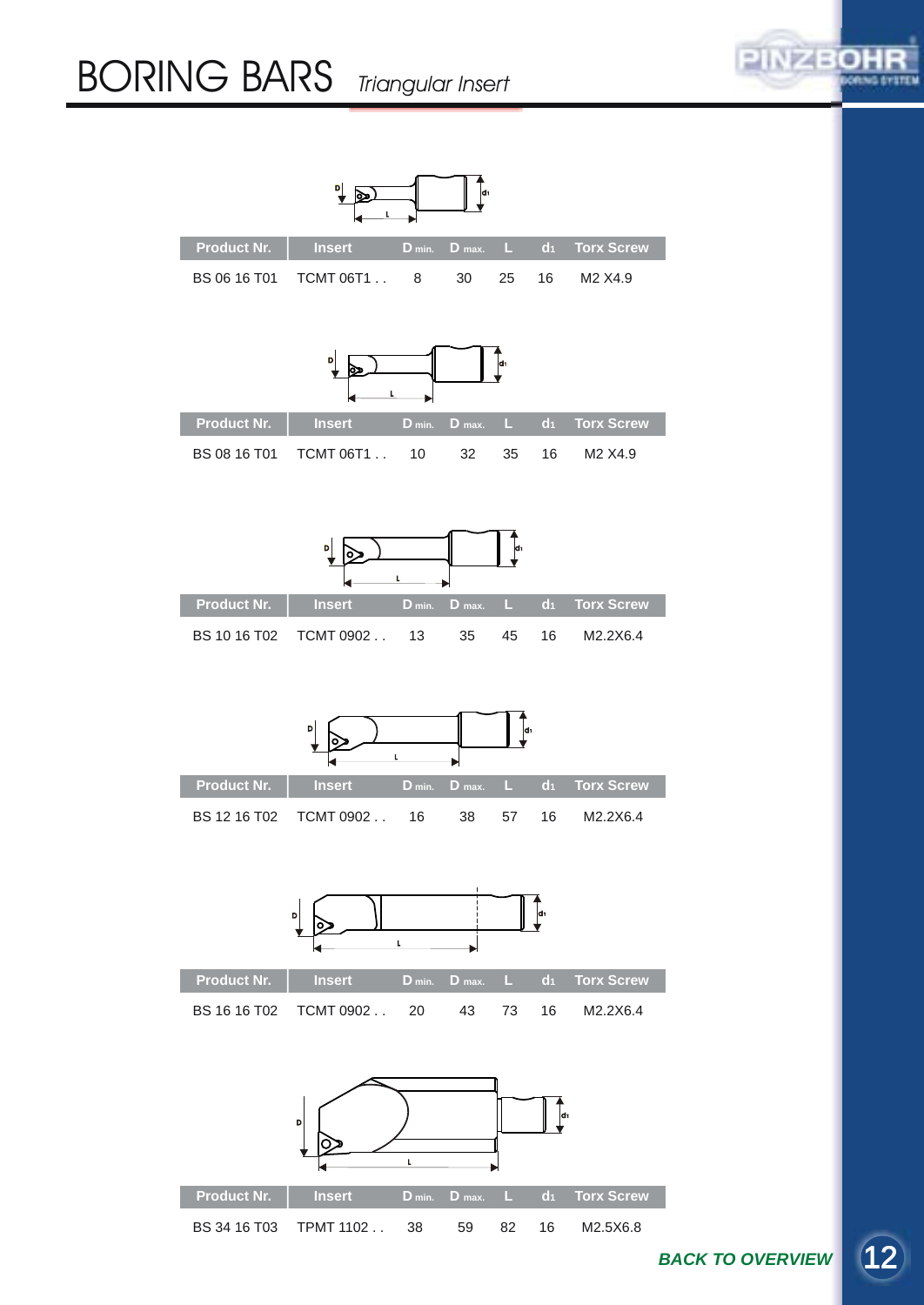## <span id="page-12-0"></span>**CARTRIDGES**







| <b>BS 2CT T03</b> | TPMT 1102 51 |  | M2.5X6.8 |
|-------------------|--------------|--|----------|

# **COUNTERWEIGHT**